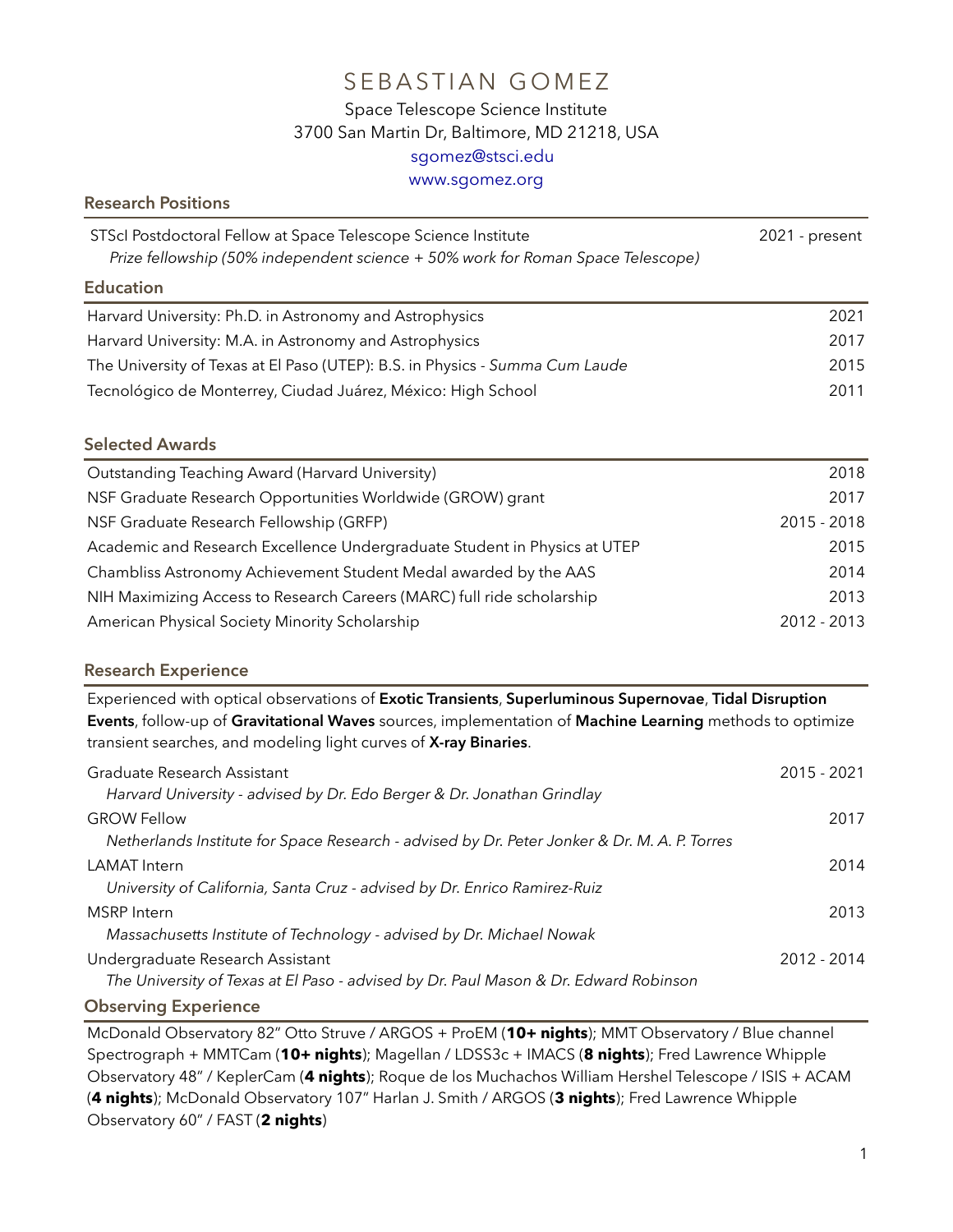## **Telescope Proposals Accepted as PI**

| Magellan 6.5m                    | Hubble Space Telescope               |
|----------------------------------|--------------------------------------|
| 16 nights (6 proposals)          | 7 orbits (PID: GO 15863)             |
| MMT 6.5m                         | <b>Very Large Array</b>              |
| 15 nights (4 proposals)          | 2 hours (PID: 20A-409)               |
| F.L. Whipple Observatory 60"     | Las Cumbres Observatory 1m           |
| 5 nights (4 proposals)           | 1 night (PID: 2017B-0057)            |
| F. L. Whipple Observatory 48"    | McDonald Observatory 82" Otto Struve |
| 12 nights (4 proposals)          | 5 nights (1 proposal)                |
| Gemini Observatory 8.1m          | Neil Gehrels Swift observatory       |
| 6 hours (PID: GS-2021B-FT-208)   | 3ks (ID: 10975)                      |
| 2 hours (PID: GN-2019A-DD-103)   | 8ks (ID: 14892)                      |
| 2.7 hours (PID: GN-2019A-FT-201) |                                      |
| 1.2 hours (PID: GN-2018A-FT-212) |                                      |

### **Teaching & Advising Experience**

| Primary advisor for undergraduate student Yao Yin                                                                        | 2019 - present |
|--------------------------------------------------------------------------------------------------------------------------|----------------|
| Harvard University - 1 peer reviewed publication                                                                         |                |
| Co-advisor for undergraduate student Natasha Abrams<br>Harvard University - 2 peer reviewed publications                 | 2018 - 2020    |
| Teaching Fellow: Methods of Observational Astronomy<br>Harvard University (Prof. Edo Berger)                             | Spring 2019    |
| Teaching Fellow: Methods of Observational Astronomy<br>Harvard University (Prof. Edo Berger) -                           | Spring 2018    |
| Teaching Fellow: The Unity of Science, From the Big Bang to the Brontosaurus<br>Harvard University (Prof. Irwin Shapiro) | Spring 2017    |
| Course designer and Instructor: The UNIX Command Line<br>Banneker Institute, Harvard University                          | Summer 2016    |

### **Outreach and Service**

| Referee for: MNRAS, Nature Astronomy                                                      |             |
|-------------------------------------------------------------------------------------------|-------------|
| Peer Review Facilitator during Chandra Cycle 18 & 21                                      | 2016, 2019  |
| Mentor and Instructor - Banneker Institute                                                | 2016 - 2018 |
| A program at Harvard University designed to prepare undergraduate students of color       |             |
| for graduate programs.                                                                    |             |
| Member of Application Review Committee for the MIT Summer Research Program                | 2016 - 2019 |
| Leader for the Harvard Observing Project                                                  | 2016 - 2020 |
| A project to get local undergraduates involved in doing real astronomical observations.   |             |
| Mentor for Transmountain Early College High School Distinguished Achievement Program      | 2012        |
| Trained five high achieving students on research and observational techniques             |             |
| Physics Circus Volunteer                                                                  | 2011 - 2014 |
| Participated in over a dozen Physics Circus, an outreach activity designed by the Society |             |
| of Physics Students to spread the knowledge of physics in El Paso, Texas.                 |             |
|                                                                                           |             |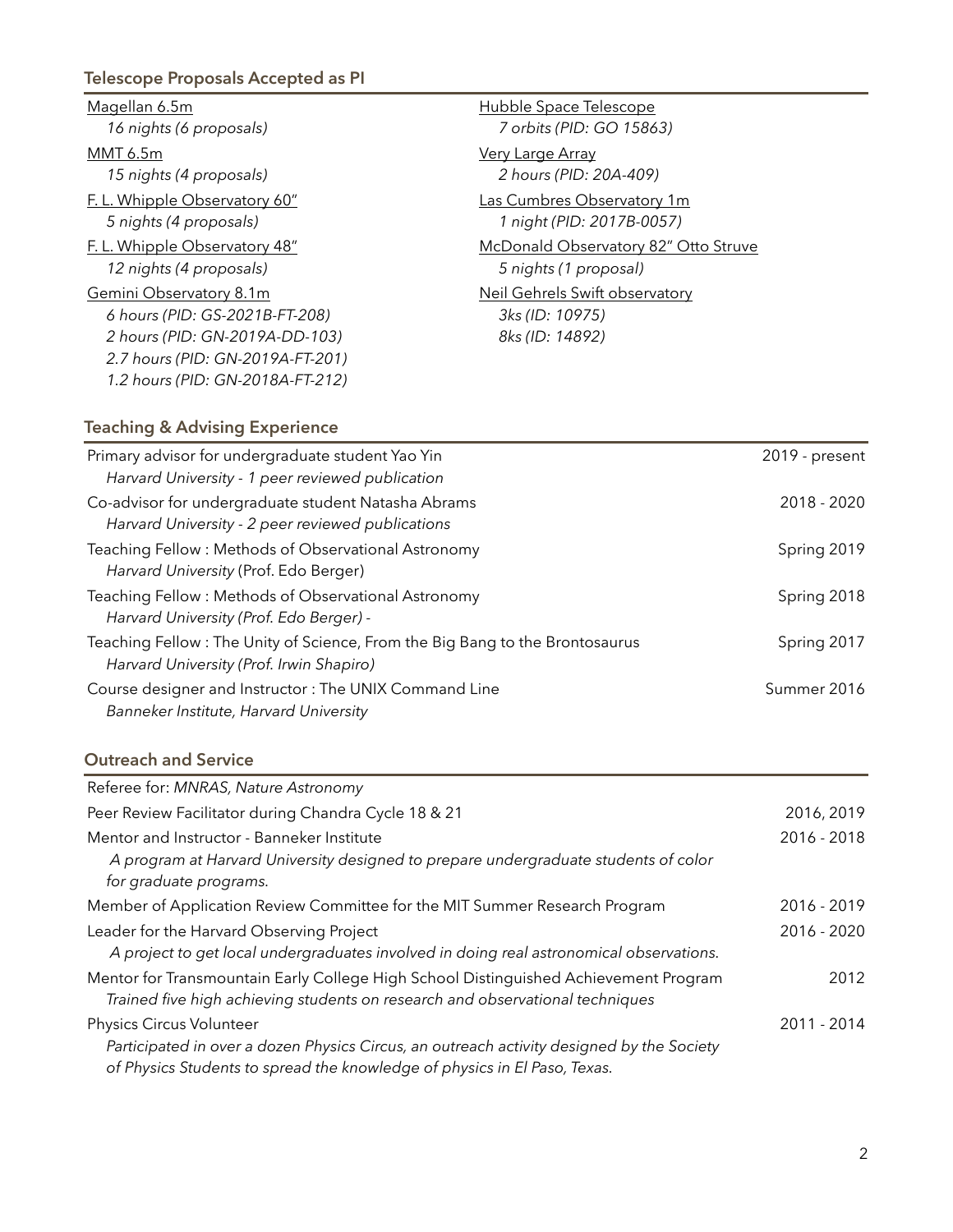#### **Presentations**

| Invited Outreach Talk     | Exotic Supernovae                                                          |
|---------------------------|----------------------------------------------------------------------------|
|                           | Mars Generation, ITESM, Ciudad Juárez, Mexico, 2021 (virtual)              |
| Invited Outreach Talk     | <b>Exotic Supernovae</b>                                                   |
|                           | JPL Solar System Ambassadors, Las Cruces, NM, 2021 (virtual)               |
| Invited Outreach Talk     | <b>Cosmic Explosions</b>                                                   |
|                           | Harmony High School, El Paso, TX, 2021 (virtual)                           |
| <b>Invited Talk</b>       | Exotic Transients and How to Find Them                                     |
|                           | Compact Objects and Supernovae Journal Club, STScl, 2020                   |
| Talk                      | Exotic Transients and How to Find Them                                     |
|                           | Lunch Talk, Carnegie Observatories, 2020                                   |
| Talk                      | Exotic Transients and How to Find Them                                     |
|                           | Science Happy Hour, Northwestern University, 2020                          |
| Talk                      | Exotic Transients and How to Find Them                                     |
|                           | BigBoom Meetings, University of Arizona, 2020                              |
| Talk                      | Exotic Transients and How to Find Them                                     |
|                           | Astro Lunch, University of Washington, 2020                                |
| Talk                      | Exotic Transients and How to Find Them                                     |
|                           | Galread Extragalactic Discussion Group, Princeton University, 2020         |
| Talk                      | Exotic Transients and How to Find Them                                     |
|                           | Center for Theory and Computation Seminar, University of Maryland, 2020    |
| <b>Invited Colloquium</b> | FLEET: Finding Luminous and Exotic Extragalactic Transients.               |
|                           | SRON Colloquia, Utrecht, Netherlands., 2020                                |
| <b>Invited Talk</b>       | SN2016 iet: A pair-instability supernova candidate, peculiar in every way. |
|                           | ITC Luncheon, Harvard University, Cambridge, MA., 2019                     |
| Conference Talk           | Searching for Superluminous Supernovae in Transient Alert Streams.         |
|                           | Hotwiring the Transient Universe Conference, Evanston, IL., 2019           |

Poster Presentations:

- PS17brq, a Type Ic supernovae with signs of hydrogen-free interaction.  *Shocking Supernovae Conference. Stockholm, Sweden (2018).*

- Optical Observations and Modeling of a Possible Black Hole HMXB and Cygnus X-1 Progenitor. *AAS 229th Meeting, Grapevine, TX (2017).*
- Identifying transient events in the DASCH database. *The Transient Sky. Cambridge, MA (2016).*
- Combining Fits of The Optical Photometry and X-ray Spectra of the Low Mass X-ray Binary V1408 Aquilae. *AAS 225th Meeting, Seattle, WA (2015).*
- The Orbital Light Curve of the Low-Mass X-ray Binary V1408 Aquilae. *AAS 225th Meeting, Boston, MA (2014).*
- Understanding the Structure of Relativistic Jets Using Hydrodynamical Simulations. *5th Annual Summer Research Symposium. Santa Cruz, CA (2014).*
- Optical Observations of the Cataclysmic Variable FL Ceti, Evidence for a Decrease in Orbital Period. *AAS 223rd Meeting, National Harbor, MD (2014).*
- Determining the Relativistic Spin of the Black Hole Cygnus X-1*. TSF13 Meeting of the American Physical Society* (2013).
- The Case for a Low Mass Black Hole in the LMXB V1408 Aquilae. *AAS 221st Meeting, Long Beach, CA (2013).*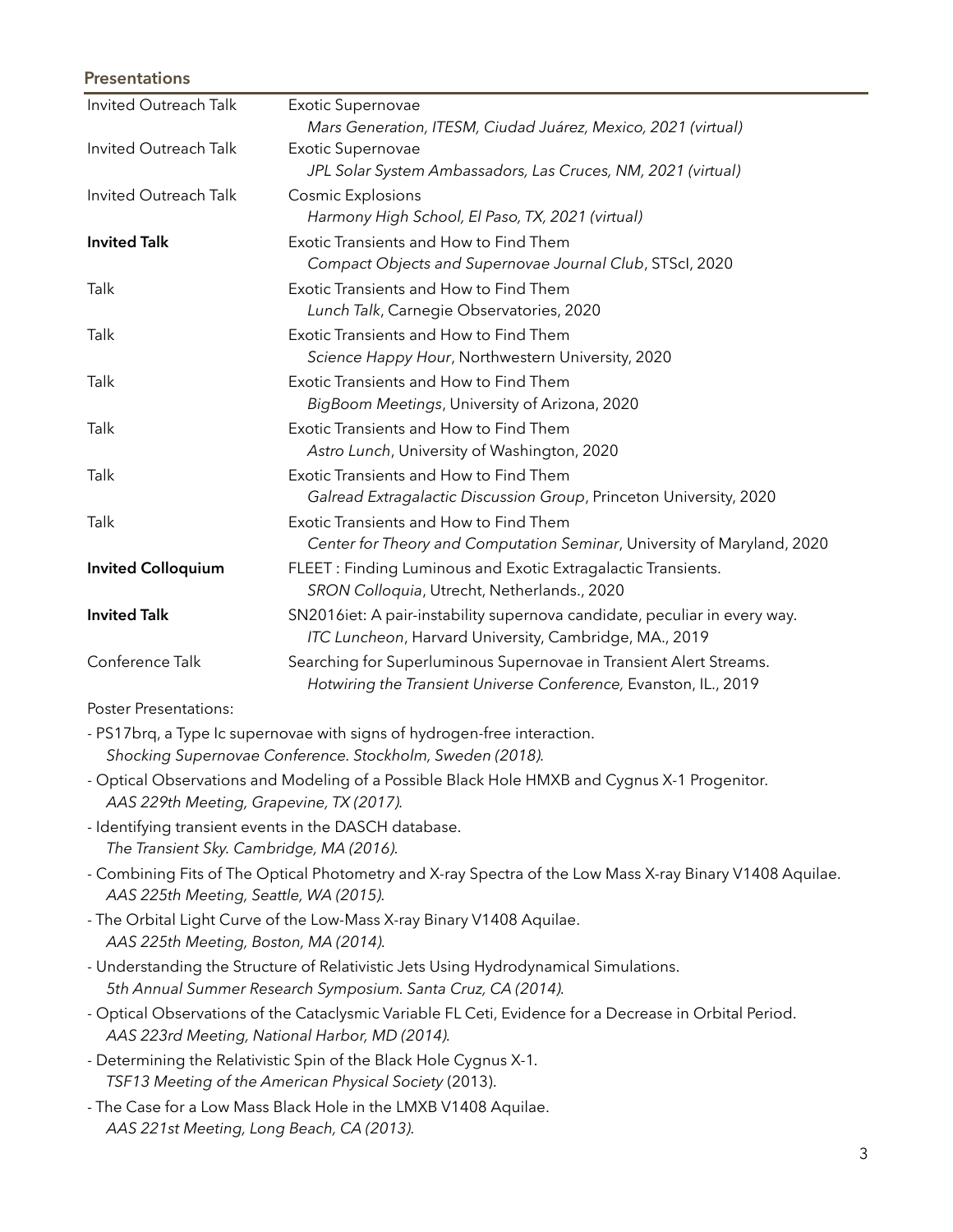- 35 **Gomez, S.,** Berger, E., Nicholl, M., Blanchard, P.K., and Hosseinzadeh, G., Luminous Supernovae: Unveiling a Population Between Superluminous and Normal Core-collapse Supernovae. 2022, Submitted to ApJ, arXiv: 2204.08486
- 34 Hosseinzadeh, G., et al. (incl. **Gomez, S.**) Weak Mass Loss from the Red Supergiant Progenitor of the Type II SN 2021yja. 2022, Submitted to ApJ, arXiv:2203.08155.
- 33 Fox, O. D., et al. (incl. **Gomez, S.**) The Candidate Progenitor Companion Star of the Type Ib/c SN 2013ge. 2022, ApJ, 929, 15.
- 32 Fiore, A., et al. (incl. **Gomez, S.**). Close, bright and boxy: the superluminous SN 2018hti. MNRAS, 512, 4484.
- 31 **\*Yin, Y**., **Gomez, S.**, et al. Optical Observations and Modeling of the Superluminous Supernova 2018lfe. Accepted to ApJ, 2021, arXiv: 2109.06970
- 30 Hosseinzadeh, G., Berger, E., Metzger, B. D., **Gomez, S.**, et al. Bumpy Declining Light Curves are Common in Hydrogen-poor Superluminous Supernovae. Submitted to ApJ. 2021, arXiv:2109.09743
- 29 Blanchard, P. K, Berger, E., Nicholl, M., Chornock, R., **Gomez, S.**, and Hosseinzadeh, G. Late-Time Hubble Space Telescope Observations of a Hydrogen-Poor Superluminous Supernova Reveal the Power-Law Decline of a Magnetar Central Engine. 2021, ApJ, 921, 64.
- 28 Álvarez-Hernández, A. et al. (incl. **Gomez, S.**) The intermediate polar cataclysmic variable GK Persei 120 years after the nova explosion: a first dynamical mass study. 2021, MNRAS, 507, 4
- 27 Hajela, A. et al. (incl. **Gomez, S.**). Evidence for X-Ray Emission in Excess to the Jet-afterglow Decay 3.5 yr after the Binary Neutron Star Merger GW 170817: A New Emission Component. 2022, ApJ, 927, 17.
- 26 **Gomez, S.**, Berger, E., Hosseinzadeh, G., Blanchard, P.K., Nicholl, M., Villar, V. A. The Luminous and Double-Peaked Type Ic Supernova 2019stc: Evidence for Multiple Energy Sources. 2021, ApJ 913, 143
- 25 Alexander, K. D. Et al. (*incl.* **Gomez, S.**). A Late-Time Galaxy-Targeted Search for the Radio Counterpart of GW190814. 2021, ApJ, 923, 66.
- 24 **Gomez, S.**, M.A.P., Torres, Jonker, G. P., et al. Dynamical Modeling of CXOGBS J175553.2-281633: A 10 Hour Long Orbital Period Cataclysmic Variable. 2021, MNRAS, 502, 48
- 23 **Gomez, S.** and Grindlay, E. J. Optical Analysis and Modeling of HD96670, a Black Hole X-ray Binary Candidate in a Triple System. 2021, ApJ, 913, 48.
- 22 **Gomez, S.**, Berger, E., Blanchard, P.K., Hosseinzadeh, G., Nicholl, M., Villar, V. A., Yin, Y. FLEET: A Redshift-Agnostic Machine Learning Pipeline to Rapidly Identify Hydrogen-Poor Superluminous Supernovae. 2020, ApJ, 904, 74
- 21 Eftekhari, T. et al. (*incl.* **Gomez, S.**). Late-time Radio and Millimeter Observations of Superluminous Supernovae and Long Gamma-Ray Bursts: Implications for Central Engines, Fast Radio Bursts, and Obscured Star Formation. 2021, ApJ, 912, 21
- 20 Nicholl, M., et al. (*incl.* **Gomez, S.**). An outflow powers the optical rise of the nearby, fast-evolving tidal disruption event AT2019qiz. 2020, MNRAS, 499, 1
- 19 Jacobson-Galán et al. (*incl.* **Gomez, S.**). SN 2019ehk: A Double-peaked Ca-rich Transient with Luminous X-Ray Emission and Shock-ionized Spectral Features. 2020, ApJ, 898, 166.
- 18 Nicholl, M., Blanchard, P. K., Berger, E., Chornock, R., Margutti, R., **Gomez, S.**, et al. An extremely energetic supernova from a very massive star in a dense medium. 2020, Nature Astronomy, 10.1038 *in the new*s: [Space.com](https://www.space.com/brightest-supernova-ever-discovered-sn2016aps.html), [Science Magazine](https://www.sciencemag.org/news/2020/04/brightest-supernova-ever-seen), [CNN](https://www.cnn.com/2020/04/13/world/brightest-supernova-sn2016aps-scn/index.html)
- 17 Short, P. Nicholl, M., Lawrence, A., **Gomez, S.** et al. The Tidal Disruption Event AT 2018hyz I: Doublepeaked emission lines and a flat Balmer decrement. 2020, MNRAS, 498, 3
- 16 **Gomez, S.** et al. The Tidal Disruption Event AT 2018hyz II: Light Curve Modeling of a Partially Disrupted Star. 2020, MNRAS, 497, 1925.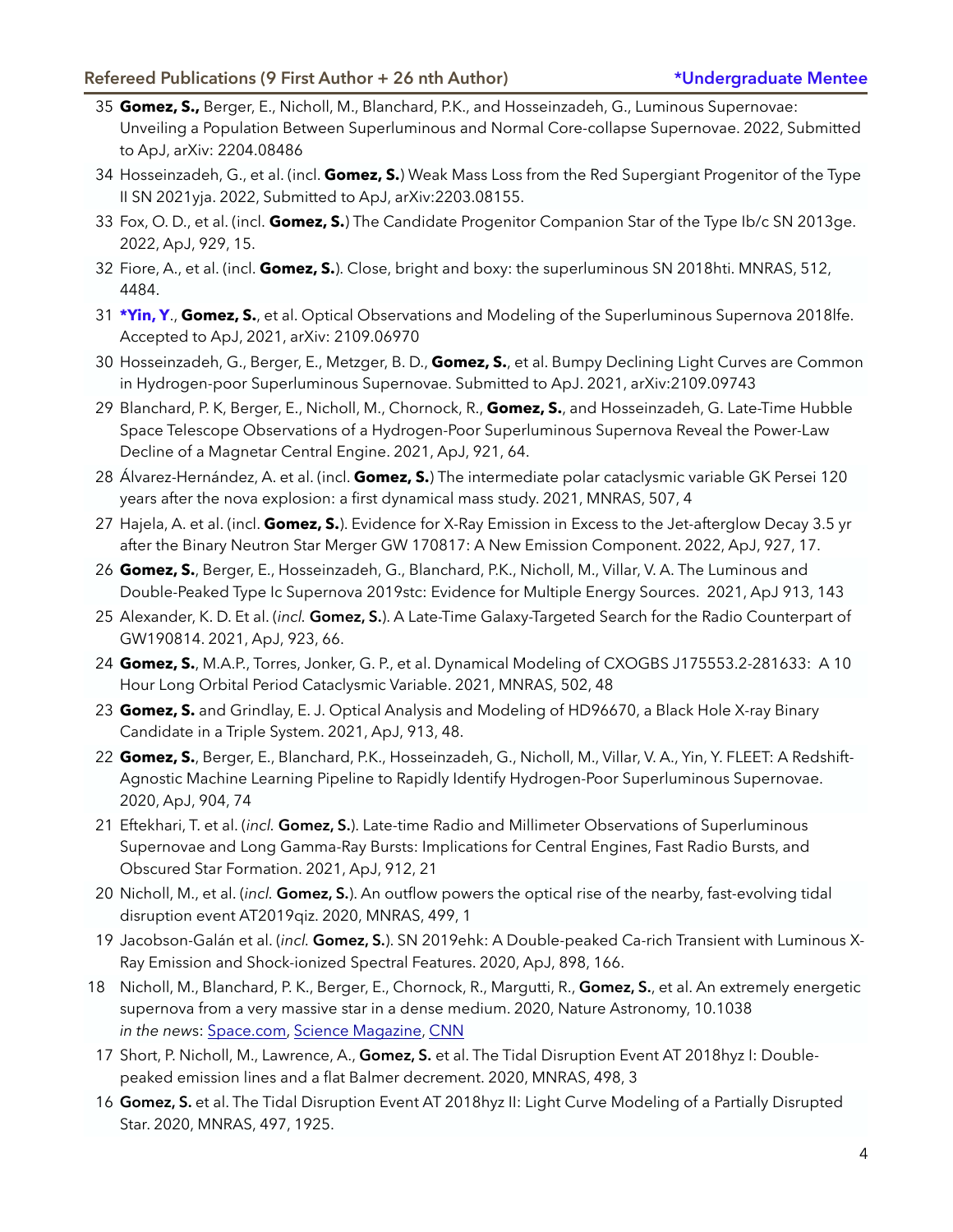- 15 **\*Abrams, N. S.,** Bieryla, A., and **Gomez, S.** Measured Lightcurves and Rotational Periods of (16579) 1992 GO (25660) 2000 AO88, And (37652) 1994 JS1. 2020, MPBu, 47, 168.
- 14 **\*Abrams, N. S.,** Bieryla, A., **Gomez, S.** et al. Measured Lightcurves and Rotational Periods of 3122 Florence, 3830 Trelleborg, and (131077) 2000 YH105. 2020, MPBu, 47, 3.
- 13 Hajela, A. et al. (*incl.* **Gomez, S.**). Two years of non-thermal emission from the binary neutron star merger GW170817: rapid fading of the jet afterglow and first constraints on the kilonova fastest ejecta. 2019, ApJ, 886, 17.
- 12 **Gomez, S.** et al. A Galaxy-Targeted Search for the Optical Counterpart of the Candidate NS-BH Merger S190814bv with Magellan. 2019, ApJ, 884, 55. *in the new*s: [Gizmodo](https://gizmodo.com/mystery-deepens-around-newly-detected-ripples-in-space-1837581646)
- 11 Nicholl, M., Blanchard, P. K., Berger, E., **Gomez, S.**, et al. The tidal disruption event AT2017eqx: spectroscopic evolution from hydrogen rich to poor suggests an atmosphere and outflow. 2019, MNRAS, 488, 1878
- 10 **Gomez, S.**, Berger, E., Nicholl, M., Blanchard, P. K., Villar, V.A., Patton, L., Chornock, R., Leja, J., Hosseinzadeh, G., Cowperthwaite, P. S. SN 2016iet: The Pulsational or Pair Instability Explosion of a Low-metallicity Massive CO Core Embedded in a Dense Hydrogen-poor Circumstellar Medium. 2019, ApJ, 881, 87

*in the new*s: [Quanta Magazine](https://www.quantamagazine.org/long-lived-stellar-blast-kindles-hope-of-a-pair-instability-supernova-20190912/), [Discover,](https://www.discovermagazine.com/the-sciences/a-massive-star-completely-destroyed-by-a-supernova-is-puzzling-scientists) [National Geographic](https://www.nationalgeographic.com.es/ciencia/aniquilacion-total-estrella-supermasiva-nuevo-tipo-supernova_14626), [Astronomy.com,](https://astronomy.com/news/2019/08/a-massive-star-completely-destroyed-by-a-supernova-is-puzzling-scientists) [Gizmodo](https://gizmodo.com/this-enormous-supernova-was-unlike-anything-seen-before-1837305906)

- 9 Hosseinzadeh, G., Cowperthwaite, P. S., **Gomez, S.**, Villar, V. A., Nicholl, M., Margutti, R. Follow-up of the Neutron Star Bearing Gravitational-wave Candidate Events S190425z and S190426c with MMT and SOAR. 2019, ApJ, 880, 4
- 8 Blanchard, P. K. et al. (*incl.* **Gomez, S.**). A Hydrogen-poor Superluminous Supernova with Enhanced Irongroup Absorption: A New Link between SLSNe and Broad-lined Type Ic SNe. 2019, ApJ, 872, 90
- 7 Nicholl, M., Berger, E., Blanchard, P. K., **Gomez, S.**, Chornock, R. Nebular-phase Spectra of Superluminous Supernovae: Physical Insights from Observational and Statistical Properties. 2019, ApJ, 871, 102
- 6 Scott, S., Nicholl, M., Blanchard, P. K., **Gomez, S.**, Berger, E. Bright Type IIP Supernovae in Low-metallicity Galaxies. 2019, ApJ, 870, 16
- 5 Nicholl, M., et al. (*incl.* **Gomez, S.**). One Thousand Days of SN2015bn: HST Imaging Shows a Light Curve Flattening Consistent with Magnetar Predictions. 2018, ApJ, 866, 24
- 4 Villar, V. A., Cowperthwaite, P. S., Berger, E., Blanchard, P. K., **Gomez, S.**, et al. Spitzer Space Telescope Infrared Observations of the Binary Neutron Star Merger GW170817. 2018, ApJ, 862, 11
- 3 **Gomez, S.**, Mason, P. A., Robinson, E. L. The Case for a Low Mass Black Hole in the Low Mass X-ray Binary V1408 Aquilae (= 4U 1957+115). 2015, ApJ, 809, 9
- 2 Mason, P. A., Robinson, E. L., **Gomez, S.** Optical Photometry of LMXBs: UW CrB and V1408 Aql (=4U 1957+115). *Acta Polytechnica CTU, 2015, Vol 2, No. 1.*
- 1 Mason, P. A., Zhilkin, A. G., Bisikalo, D. V., **Gomez, S.**, Morales, J. Robinson, E. L., Ustyugov, V. A. Photometry and Multipolar Magnetic Field Modeling of Polars BY Camelopardalis and FL Ceti. *Acta Polytechnica CTU, 2015, Vol 2, No. 1.*

**Other Publications / Proceedings** 

- **Gomez, S.**, Berger, E., Blanchard, P.K., Hosseinzadeh, G., Nicholl, M., Villar, V. A., Yin, Y. FLEET: Finding Luminous and Exotic Extragalactic Transients. 2021, Zenodo.4013965
- Chornock, R., et al. (incl. **Gomez, S.**) Multi-Messenger Astronomy with Extremely Large Telescopes. 2019, Decadal Survey on Astronomy and Astrophysics, science white papers, no. 237
- First author of **54** Astronomer's Telegrams, GCN Circulars, or AstroNotes
- Co-author of **24** Astronomer's Telegrams, GCN Circulars, or AstroNotes